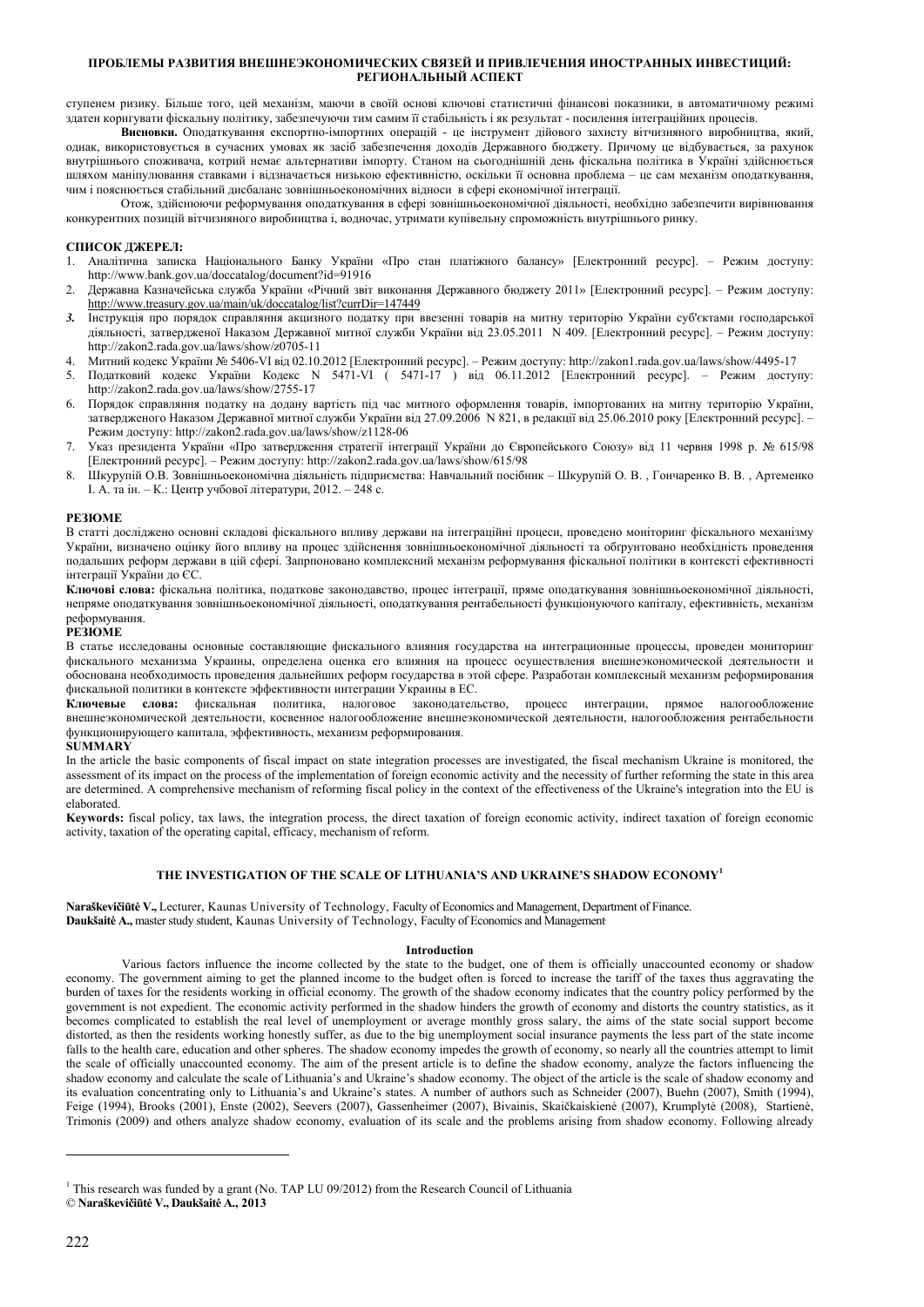performed investigations the article aims to analyze the shadow economy and foresee its scale in 2013 in Lithuania and Ukraine.

#### **The Conception of the Shadow Economy and Methods of its Calculation**

The concept of shadow economy or officially unaccounted economy is not uniform. After the analysis of sources of literature we see that there are many and rather various definitions, concepts and evaluations. We will discuss several of them, so that it would be possible to calculate and value the shadow economy. Smith (1994) has defined the shadow economy as legal and illegal products and services existing in the market which avoid the accounting to the gross domestic product (Schneider, 2007, Buehn, 2007). Feige (1989,1994), Schneider (1994,2003,2007) and others by generalizing state that shadow economy are all economic activities unaccounted at present moment which are temporarily not included in the countries' gross national product.

Shadow economy covers the products and services which are conscientiously hidden from the authorities due to the following reasons:

- Aiming to avoid income, value-added tax or other taxes;
- Aiming to avoid social security tax;

Aiming to avoid such standards of legal labour market as minimal pay, maximal working hours, security standards and others;

 Aiming to avoid following the obligatory administration procedures as to fill in the statistic questionnaires or other administrative forms (Schneider, 2007; Buehn, 2007 ).

 Aiming to evaluate the scale of shadow economy it is possible to follow the statistical data on the present shadow economy gathered by the very author or follow the discrepancy between the demand and obtained expenses paying for the electricity, taxes and other goods and services. The Lithuanian Free - market Institute calculates the value of the shadow economy following the way of interrogation when they gather the statistical data themselves. However, the gathered statistical data about the possible shadow economy value are not exact, as they are partial and do not avoid the bias of screening. The value of shadow economy calculated in this way also cannot be compared with other countries.

 Schneider calculating the value of shadow economy in his papers follows another way presented by Fleming (2000) and other authors – by searching for discrepancy between the demand and expenses according to already presented statistics.

Schneider (2000) and Enste (2000) distribute the methods of calculation of shadow economy to direct, indirect and model or in other way mixed. *The direct method of calculation of shadow economy* covers questionnaire interrogations and audit. The advantage of calculation of questionnaire interrogations is the fact that it is possible to learn the structure of shadow economy. For example, according to the data of Free-market Institute in 2011 smuggling made the biggest share, 35 per cent, of the shadow economy. However, by the statement of Schneider and others (2000) the results of questionnaire interrogation largely depend on the fact how the questionnaire is made. Schneider and other (2000) also stated that the results obtained by calculating the questionnaire interrogations depend on the respondent's wish to cooperate as it is difficult to evaluate the undeclared work by direct questions. As the majority of the questioned doubts if it is worth to recognize the dishonest actions and rather seldom can be reliable, the scale of the shadow economy presented by questionnaire interrogations is not exact.

 Another direct method of calculation of shadow economy is audit during which the value of the shadow economy is defined by comparing the value of the declared income while paying the taxes with the results obtained during the inspection. However, by this method according to Schneider and others (2000) the value of shadow economy is calculated not in random way, but by choosing to perform the inspection of the object which as is probable strives to hide the taxes. Still it is a rather partial way, as it is chosen where to inspect and the obtained results more reveal not the value of shadow economy, but the value of the income hidden from the taxes which does not cover the whole value of shadow economy.

 The indirect method of calculation of shadow economy of Schneider and others (2000) covers the macroeconomic level, as various economic and other indicators are employed. Schneider and others (2000) distinguish five *indirect methods of calculation of shadow economy*: the difference between the country's expenses and revenue, discrepancy between the official and real manpower, trade operation, money demand, physical revenues (such as electricity consumption).

 *The method of difference between the country's expenses and revenues* evaluates the expenses of the GDP which must be equal to GDP revenues. If the GDP has been calculated independently from anything, the difference between GDP expenses and revenues indicates the value of shadow economy.

 *The method of discrepancy between the official and real manpower* indicates the tendencies of change of shadow economy. As the official manpower diminishes it can be one of the indicators indicating that the shadow economy increases. However, it is not expedient to use this method, as the change of the manpower can be preconditioned by other factors as well. Also the people can do official work, however, have illegal work as well, i.e. work in the shadow.

 *The trade method* was created by Feige in which he stated that there is constant relation between the scale of trade operations and official GDP. An assumption between the money speed and relation between all the trade transactions  $(p^*T)$  and all nominal GDP is made. By relating the nominal GDP with all the trade transactions the GDP created by the shadow economy can be calculated by subtracting the official GDP from the nominal GDP. Feige aiming to calculate the shadow economy made an assumption that in the basic year there was no shadow, so coefficient  $p^*T$  was equal to nominal GDP. The GDP would be "normal" if there would not be any shadow economy.

 *Money demand method* follows the fact that the shadow transactions are performed by cash aiming to be unnoticed. As the value of shadow economy increases the demand for money, currency must increase. Aiming to isolate the money demand "surplus" the money demand is leveled by econometric calculations. All the standard possible factors as the growth of income, paying habits, interest rate are controlled. Also such variables as the burden of direct and indirect taxes, government regulation and complexity of tax system are the major factors forcing the people to work in shadow economy, they are included in the calculation of equality.

 *The method of consumption of physical input, such as electricity*. Kaufmann (1996) and Kaliberda (1996) stated that the consumption of electricity is one of the best physical factors aiming to generalize the economic activity. By common economic activity by both official and shadow economy and electricity consumption it was empirically established that the consumption of electricity/GDP elasticity most often are close to each other. The growth of shadow economy can be indicated by the difference between the official tempo of GDP growth and relation with general consumption of electricity.

*Model method*. In many methods of calculation of shadow economy only one factor is applied. However, it is obvious that the shadow economy is encouraged by many factors – production, work, money market, tax burden. DYMIMIC (dynamic multi-indicators multiple causes) method consists of two parts, the model relates the unknown variables with known variables. In this case the unknown variable is shadow economy. The interaction between the causal variables  $Z_{it}$  ( $i = 1,2...$ , $k$ ), the value of shadow economy  $X_t$  and factors  $Y_{it}$  ( $j = 1,2...$ , $p$ ) (see III. No. 21).

 Aiming to calculate and forecast the value of shadow economy it is necessary to establish the ties between the value of shadow economy and the factors influencing the shadow. The statistical relation demonstrates itself as the dependence between random values in such way that the change of one value affects the distribution of the other value.

 Schneider (2007) has performed the calculations of shadow economy for 19 Eastern Europe and Central Asia countries according to the data of 1999-2006, the following factors influencing the value of shadow economy have been established: business freedom, budget freedom, unemployment level, part of indirect taxes, inflation level, GDP for one resident (Schneider and others, 2007, p.10). However, in the calculation of shadow economy for 1999-2007 performed by Schneider (2010), Bueh (2010) and Montenegro (2010) it is stated that the shadow economy for transit states is also determined by the index of economic freedom and government expenses (% from GDP). (Schneider, 2010, Bueh, 2010, Montenegro, 2010, p.44).

Following the above mentioned factors by Komlogrov-Smirnov criterion it was inspected if the variables are distributed according to the normal distribution and with significant variables obtained by correlation analysis the value of shadow economy for 2012-2013 following "Stepwise"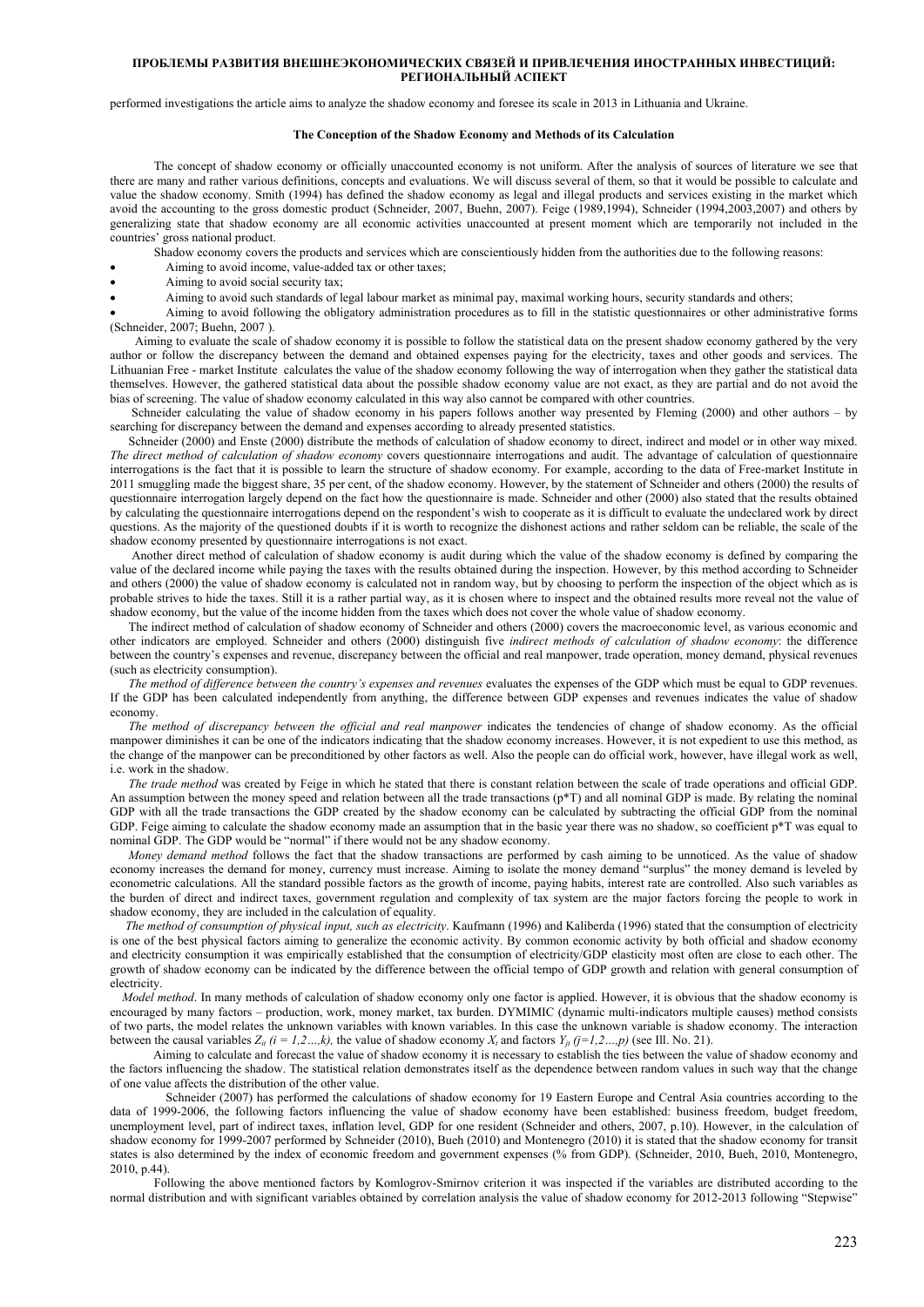and "Max.R-Square" methods was calculated. While performing multiple linear regression by "Stepwise" method for the scale of shadow economy, budget freedom and GDP falling to one resident are statistically significant. The equation of multiple linear regression for the calculation of Lithuania's shadow economy by "Stepwise" method:

 $Y= 42,43915438 - 0,10071685 \times X_1 - 0,00049397 \times X_2$  (1)

Y – the value of Lithuania's shadow economy;

 $X_1$  - the budget freedom;

 $X<sub>2</sub>$  - the GDP falling to one resident

The equation of multiple linear regression for the calculation of Lithuania's shadow economy by "Stepwise" method:

 $Y= 40,21998224 + 1,04045786 \times X_1$  (2)

Y – the value of Ukraine's shadow economy;

 $X_1$  - the unemployment level.

SEB bank forecasts that in 2012 the unemployment in Ukraine will reach 8.4 per cent. If we insert this value in the equation of multiple linear regression obtained by "Stepwise" method we see that the value of Ukraine's shadow economy in 2012 should be 48.3 per cent from GDP.



The Scale of Lithuania's and Ukraine's Shadow Economy in 2000-2011 and Forecasts for 2012- 2014

When analyzing the value of Lithuania's shadow economy for 2000-2011 calculated by Schneider we can notice the tendency of reduction of shadow economy in 2000-2008 which can be related with the growth of economy. In 2009-2010 shadow economy increased due to the started economic recession during which the GDP falling to one resident decreased: in 2008 made 9700 EUR, and in 2009 only 8000 EUR, in 2010 - 8400 EUR. The reduced budget freedom also influenced the growth of shadow economy in 2008-2010 which in 2008 reached 70.9, and in 2009 only 69.9, in 2010 70.3.

However, in 2011 when the Lithuania's economy was recovering after economic crisis as Lithuania's GDP for one resident increased up to 9500 EUR, budget freedom up to 86.1, the value of Lithuania's shadow economy decreased to 29 per cent from GDP. Due to improving economy tendencies in 2012 the value of shadow economy of 28.2 per cent from GDP is forecasted by "Stepwise" method. Lithuanian Free-market Institute forecasted that the Lithuania's shadow economy in 2012 would make 27 per cent from GDP.

In 2013 it is forecasted that Lithuania's budget freedom ought to decrease to 90, due to possible changes as the new Government starts acting, however, in 2014 ought to return to the level of 2012, i.e. to increase to 93.6. Following SEB bank forecast that in 2013-2014 Lithuania's GDP will grow by 4 per cent, in 2013 the scale of Lithuania's shadow economy is forecasted to be 28.3 per cent from GDP, in 2014 – 227.8 per cent from GDP.

Ukraine's shadow economy in 2000-2007 had reduction tendency which was determined by the growing economy, decreasing unemployment, increasing budget freedom. The Ukraine's shadow economy value calculated by "Stepwise" method in 2008-2009 grew due to the economic recession during which the unemployment increased up to 8.8. per cent, when in 2008 it made 6.4 per cent and in 2010-2011 it decreased as the economy started to recover from economic crisis when as more jobs appeared, the unemployment started to decrease: in 2010 made 8.1 per cent and in 2011 8.2 per cent. The Ukraine's forecast of shadow economy calculated by "Stepwise" method indicates that in 2012 the shadow economy will increase up to 49.0 per cent from GDP, as following the SEB bank forecast that unemployment in 2012 in Ukraine will make 8.4 per cent, in 2013-2014 SEB bank forecasts that the Ukraine unemployment will decrease: in 2013 will make 8.2 per cent, in 2014 – 8.0 per cent. Due to that the Ukraine value of shadow economy in % from GDP in 2012-2014 will have reduction tendency.

#### **Conclusions**

1. Many authors discussing shadow economy emphasize the same trait of unaccounted economy: created, but unaccounted valuables. That is a very vast and multisided problem which many states of the world are solving.

2. Several methods of calculation of shadow economy exist which enable to evaluate the scale of the country's shadow economy, but they give different digital results. Often several methods of evaluation of shadow economy are applied at once.

Lithuania and Ukraine according to investigation of shadow economy performed by Schneider (2007) appeared in the same countries' group. After the calculation of shadow economy for 19 Eastern Europe and Central Asia countries according to the data of 1999-2006 it has been established that the shadow economy of Ukraine is the largest and the shadow value of Lithuania is in the middle when comparing with other countries. Different countries ought to pay attention to separate indicators: Ukraine to inflation, Lithuania to business freedom and openness. Common factors determining the value of shadow economy are budget freedom, unemployment level and GDP for one resident.